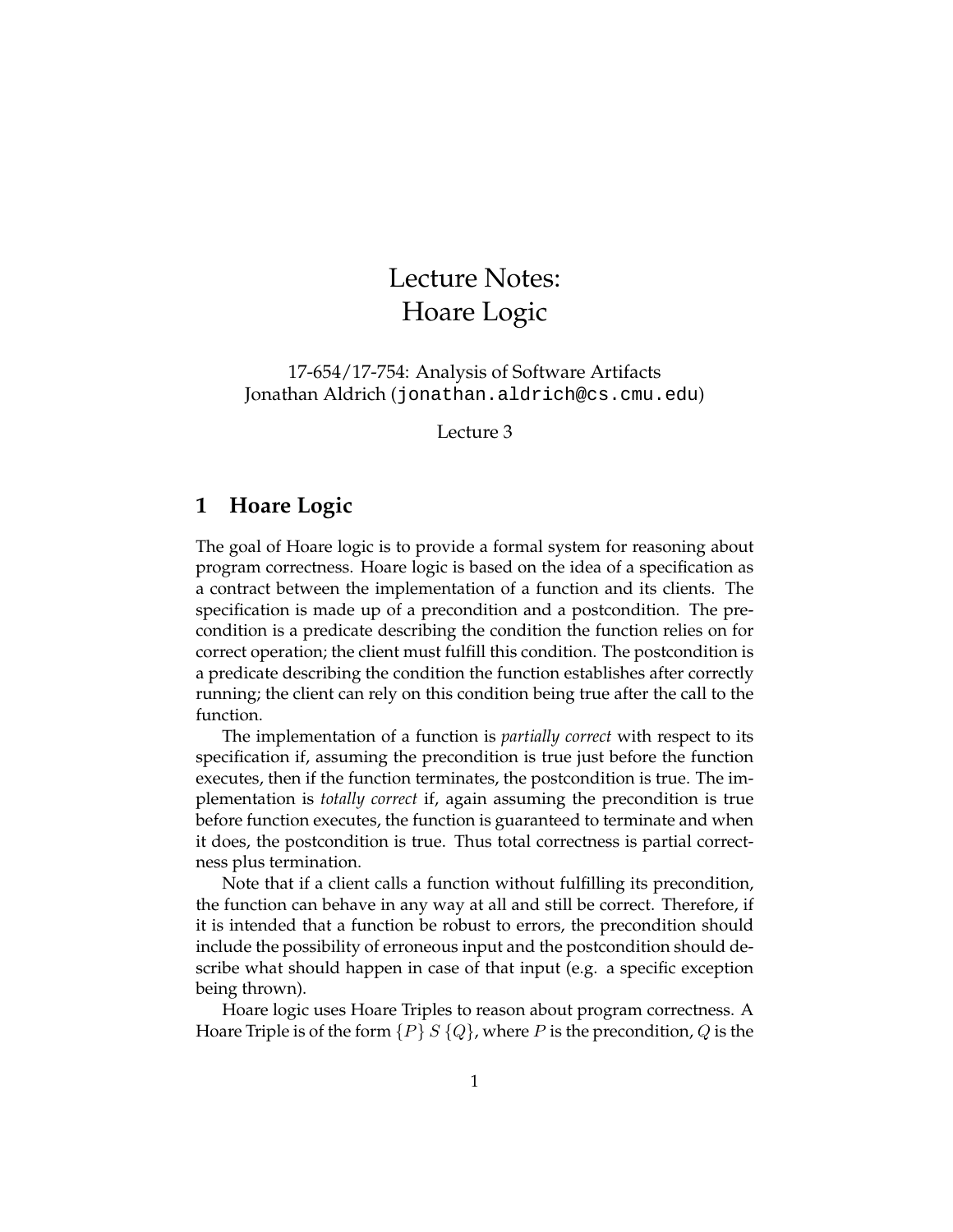postcondition, and  $S$  is the statement(s) that implement the function. The (total correctness) meaning of a triple  $\{P\} S \{Q\}$  is that if we start in a state where  $P$  is true and execute  $S$ , then  $S$  will terminate in a state where  $Q$  is true.

Consider the Hoare triple  $\{x = 5\} x := x * 2 \{x > 0\}$ . This triple is clearly correct, because if  $x = 5$  and we multiply x by 2, we get  $x = 10$  which clearly implies that  $x > 0$ . However, although correct, this Hoare triple is not a precise as we might like. Specifically, we could write a stronger postcondition, i.e. one that implies  $x > 0$ . For example,  $x > 5$  &  $x < 20$ is stronger because it is more informative; it pins down the value of  $x$  more precisely than  $x > 0$ . The strongest postcondition possible is  $x = 10$ ; this is the most useful postcondition. Formally, if  $\{P\} S \{Q\}$  and for all Q such that  $\{P\} S \{Q\} Q \Rightarrow Q$ , then Q is the strongest postcondition of S with respect to  $P$ .

We can reason in the opposite direction as well. If  $\{P\} S \{Q\}$  and for all P such that  $\{P\} S \{Q\}$ ,  $P \Rightarrow P$ , then P is the weakest precondition  $wp(S, Q)$  of S with respect to Q.

We can define a function yielding the weakest precondition with respect to some postcondition for assignments, statement sequences, and if statements, as follows:

| $wp(x := E, P)$ | $=[E/x]P$                                                                                                     |
|-----------------|---------------------------------------------------------------------------------------------------------------|
| wp(S; T, Q)     | $=wp(S, wp(T,Q))$                                                                                             |
|                 | <i>wp</i> (if <i>B</i> then <i>S</i> else $T, Q$ ) = $B \Rightarrow wp(S, Q) \&\&\neg B \Rightarrow wp(T, Q)$ |

A function can also be defined for the strongest postcondition with respect to some precondition, but this requires existential variables (to represent the old value of the variable being assigned) and is beyond the scope of these notes.

In order to verify the partial correctness of loops of the form while b do  $S$ , we come up with an invariant  $I$  such that the following conditions hold:

- $P \Rightarrow I$ : The invariant is initially true.
- $\{Inv\&B\} S \{Inv\}$ : Each execution of the loop preserves the invariant.
- $(Inv &\& \neg B) \Rightarrow Q$ : The invariant and the loop exit condition imply the postcondition.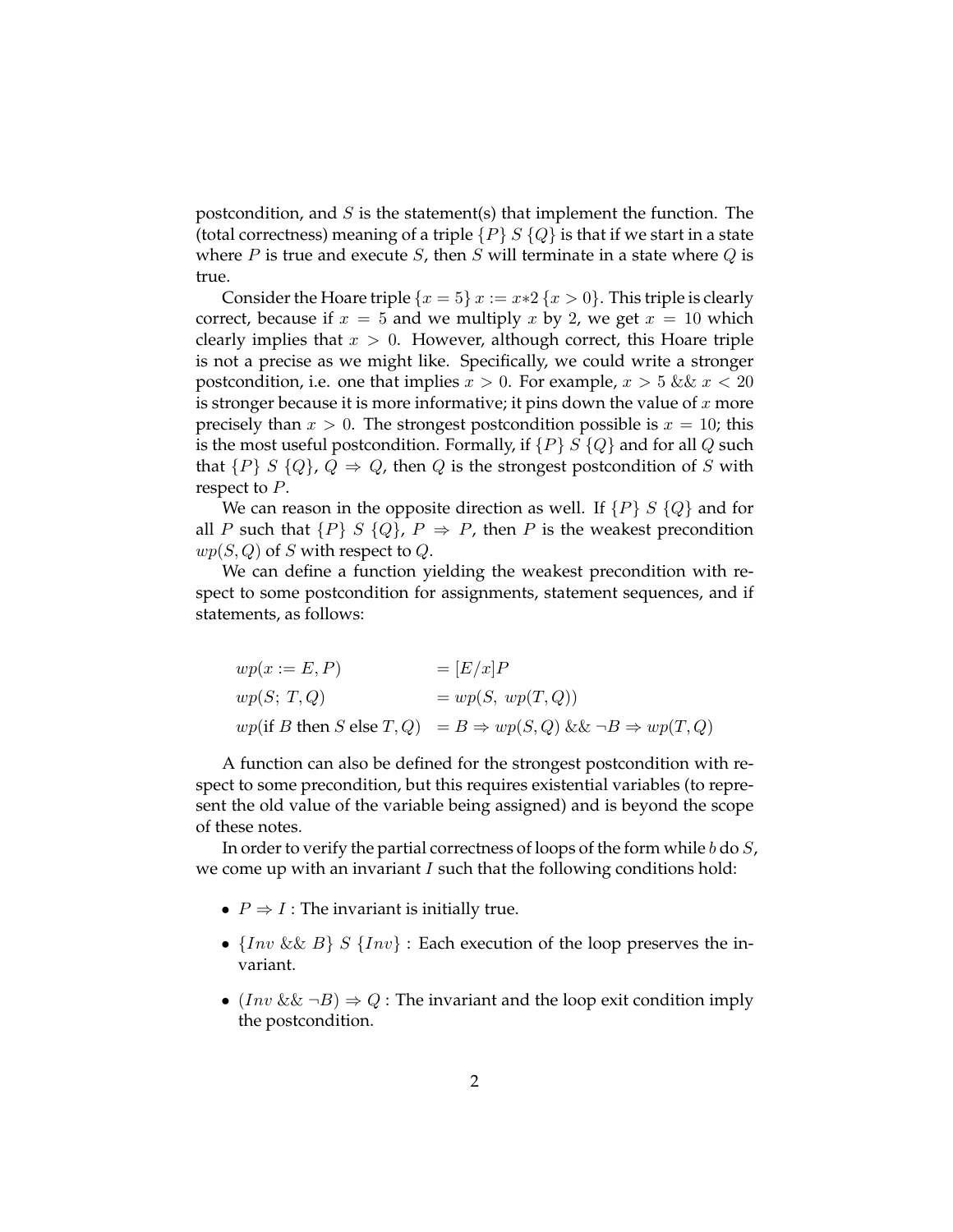We can verify full correctness by coming up with an integer-valued variant function  $v$  that fulfils the following conditions:

- Inv &  $B \Rightarrow v > 0$ : If we are entering the loop body (i.e. the loop condition  $B$  evaluates to true) and the invariant holds, then  $v$  must be strictly positive.
- $\{Inv \&\& B \&\&\ v = V\} S \{v < V\}$ : The value of the variant function decreases each time the loop body executes (here V is a constant).

## **2 Proofs with Hoare Logic**

Consider the WHILE program used in the previous lecture notes:

$$
r := 1;
$$
  
\n
$$
i := 0;
$$
  
\nwhile  $i < m$  do  
\n
$$
r := r * n;
$$
  
\n
$$
i := i + 1
$$

We wish to prove that this function computes the *n*th power of  $m$  and leaves the result in r. We can state this with the postcondition  $r = n^m$ .

Next, we need to determine the proper precondition. We cannot simply compute it with  $wp$  because we do not yet know what the right loop invariant is—and in fact, different loop invariants could lead to different preconditions. However, a bit of reasoning will help. We must have  $m \geq 0$ because we have no provision for dividing by  $n$ , and we avoid the problematic computation of  $0^0$  by assuming  $n > 0$ . Thus our precondition will be  $m \geq 0 \& \& n > 0$ .

We need to choose a loop invariant. A good hueristic for choosing a loop invariant is often to modify the postcondition of the loop to make it depend on the loop index instead of some other variable. Since the loop index runs from  $i$  to  $m$ , we can guess that we should replace  $m$  with  $i$  in the postcondition  $r = n^m$ . This gives us a first guess that the loop invariant should include  $r = n^i$ .

This loop invariant is not strong enough (doesn't have enough information), however, because the loop invariant conjoined with the loop exit condition should imply the postcondition. The loop exit condition is  $i \geq m$ , but we need to know that  $i = m$ . We can get this if we add  $i \leq m$  to the loop invariant. In addition, for proving the loop body correct, it is convenient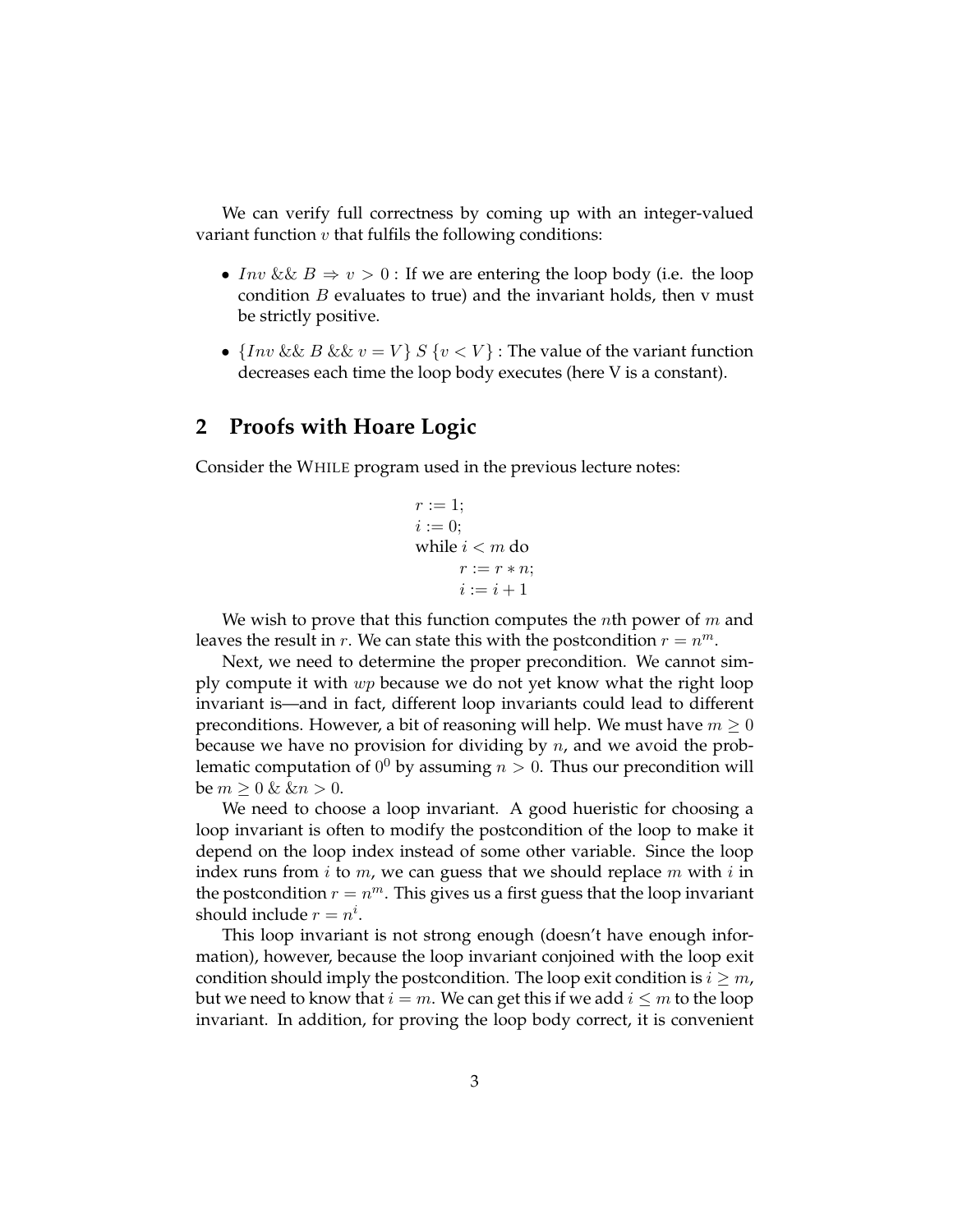to add  $0 \leq i$  and  $n > 0$  to the loop invariant as well. Thus our full loop invariant will be  $r = n^i \&& 0 \leq i \leq m \&& n > 0$ .

In order to prove full correctness, we need to state a variant function for the loop that can be used to show that the loop will terminate. In this case  $m - i$  is a natural choice, because it is positive at each entry to the loop and decreases with each loop iteration.

Our next task is to use weakest preconditions to generate proof obligations that will verify the correctness of the specification. We will first ensure that the invariant is initially true when the loop is reached, by propagating that invariant past the first two statements in the program:

$$
{m \ge 0 & \& \& n > 0} \nr := 1; \ni := 0; \n{r = n^i & \& \& 0 \le i \le m & \& x > 0}
$$

We propagate the loop invariant past  $i := 0$  to get  $r = n^0 \&\&~0 \leq 0 \leq n$  $m \&\& n > 0$ . We propagate this past  $r := 1$  to get  $1 = n^0 \&\& 0 \leq 0 \leq n$  $m \&\& n > 0$ . Thus our proof obligation is to show that:

$$
m \ge 0 \& \& n > 0
$$
\n
$$
\Rightarrow 1 = n^0 \& \& 0 \le 0 \le m \& \& n > 0
$$

We prove this with the following logic:

| $m \geq 0$ & & $n > 0$                                                | by assumption                                         |
|-----------------------------------------------------------------------|-------------------------------------------------------|
| $1 = n^{0}$                                                           | because $n^0 = 1$ for all $n > 0$ and we know $n > 0$ |
| $0 \leq 0$                                                            | by definition of $\leq$                               |
| $0 \leq m$                                                            | because $m \geq 0$ by assumption                      |
| n>0                                                                   | by the assumption above                               |
| $1 = n^0 \&\& 0 \leq 0 \leq m \&\& n > 0$ by conjunction of the above |                                                       |

We now apply weakest preconditions to the body of the loop. We will first prove the invariant is maintained, then prove the variant function decreases. To show the invariant is preserved, we have:

> ${r = n^i \&\& 0 \le i \le m \&\& n > 0 \&\& i < m}$  $r := r * n$ ;  $i := i + 1;$  $\{r = n^i \&\& 0 \le i \le m \&\& n > 0\}$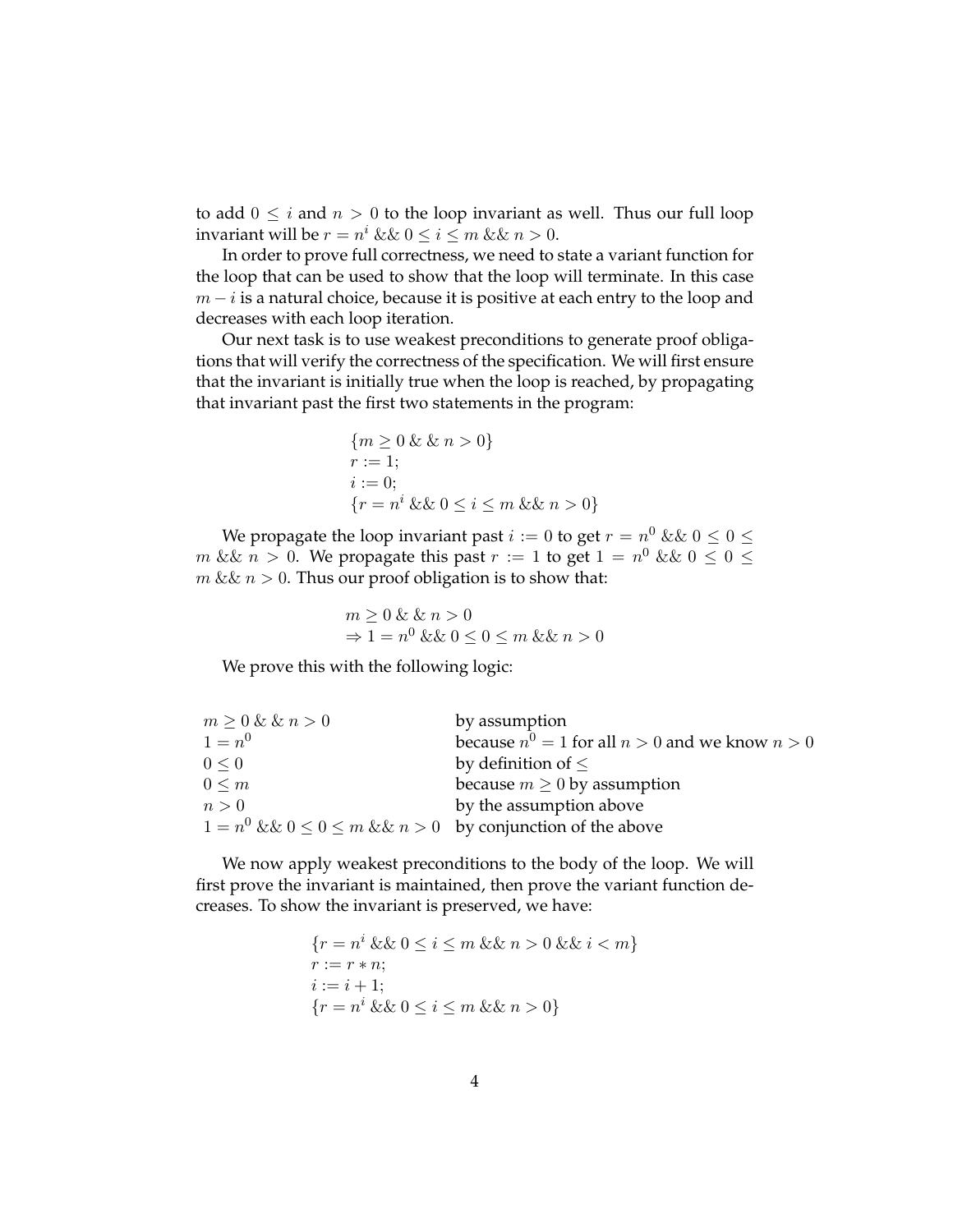We propagate the invariant past  $i := i+1$  to get  $r = n^{i+1} \&\&\ 0 \leq i+1 \leq n$  $m \&\& n > 0$ . We propagate this past  $r := r * n$  to get:  $r * n = n^{i+1} \&\& 0 \leq$  $i + 1 \le m \&\& n > 0$ . Our proof obligation is therefore:

$$
r = n^i \& \& 0 \le i \le m \& \& n > 0 \& \& i < m
$$
\n
$$
\Rightarrow r * n = n^{i+1} \& \& 0 \le i+1 \le m \& \& n > 0
$$

We can prove this as follows:

| $r = n^i \&\& 0 \le i \le m \&\& n > 0 \&\& i < m$ by assumption |                              |
|------------------------------------------------------------------|------------------------------|
| $r * n = n^i * n$                                                | multiplying by $n$           |
| $r * n = n^{i+1}$                                                | definition of exponentiation |
| $0 \leq i+1$                                                     | because $0 \leq i$           |
| $i+1 < m+1$                                                      | by adding 1 to inequality    |
| $i+1 \leq m$                                                     | by definition of $\leq$      |
| n>0                                                              | by assumption                |
| $r * n = n^{i+1} \&\& 0 \leq i+1 \leq m \&\& n > 0$              | by conjunction of the above  |

We have a proof obligation to show that the variant function is positive when we enter the loop. The obligation is to show that the loop invariant and the entry condition imply this:

$$
\begin{array}{l} r=n^i\ \&\&\ 0\leq i\leq m\ \&\&\ n>0\ \&\&\ i0\end{array}
$$

The proof is trivial:

| $r = n^i \&\& 0 \le i \le m \&\& n > 0 \&\& i < m$ by assumption |                                      |
|------------------------------------------------------------------|--------------------------------------|
| i < m                                                            | by assumption                        |
| $m-i>0$                                                          | subtracting <i>i</i> from both sides |

We also need to show that the variant function decreases. We generate the proof obligation using weakest preconditions:

$$
\{r = n^{i} \& 0 \le i \le m \& n > 0 \& k \le n < m \& m - i = V\}
$$
\n
$$
r := r * n;
$$
\n
$$
i := i + 1;
$$
\n
$$
\{m - i < V\}
$$

We propagate the condition past  $i := i + 1$  to get  $m - (i + 1) < V$ . Propagating past the next statement has no effect. Our proof obligation is therefore: